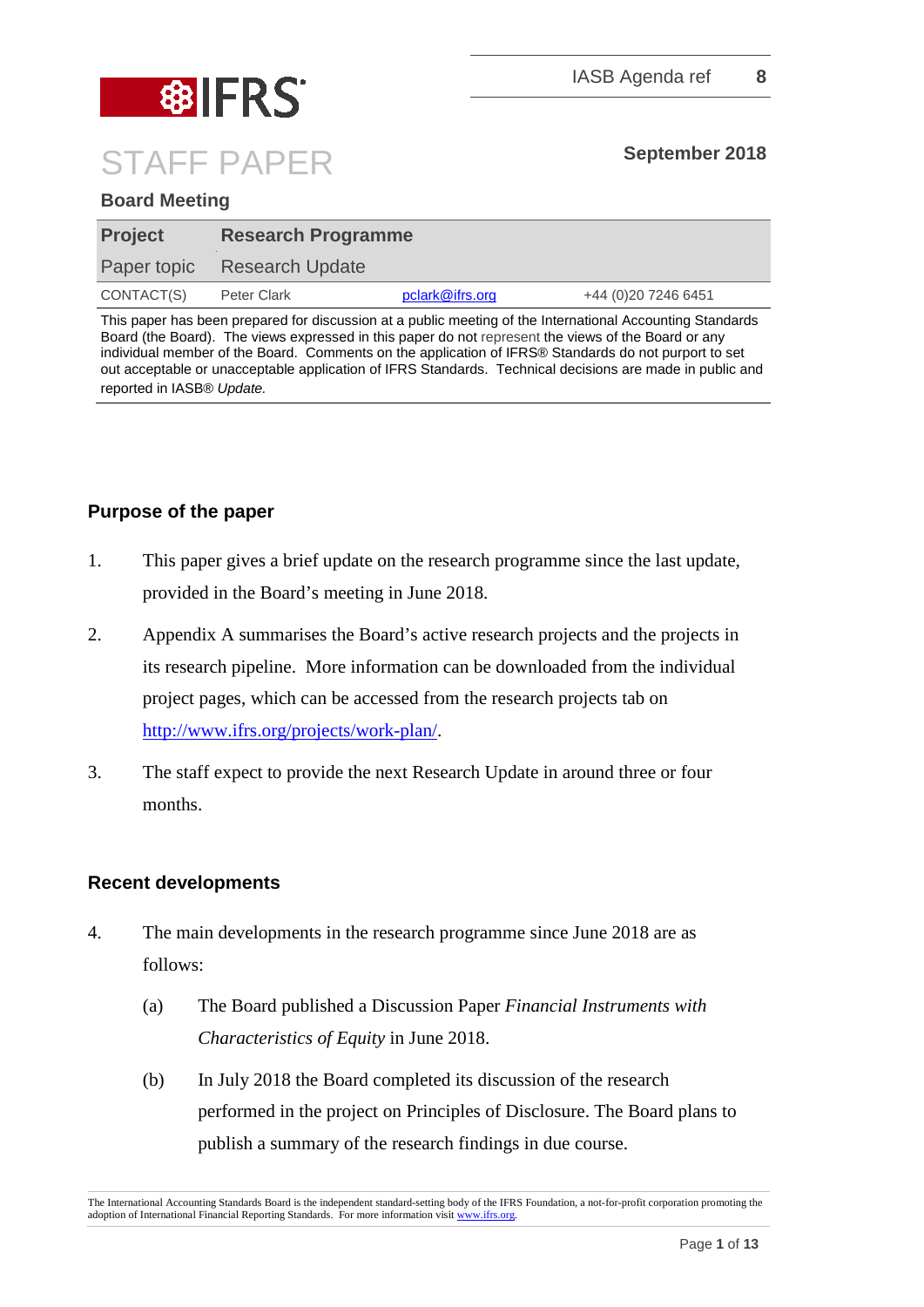- (c) The staff have started work on two projects from the research pipeline: Extractive Activities and Pension Benefits that Depend on Asset Returns. Following this meeting, the staff will update the work plan on the website to list these two projects as active research projects.
- (d) In June 2018, the Board added to its research programme a project on IBOR Reform and the Effects on Financial Reporting.
- (e) In a separate paper for this meeting, the staff recommend that the research project on Primary Financial Statements should be transferred to the standard-setting section of the work plan.

# **Question for the Board**

#### **Questions for the Board**

1. Do Board members have any questions or comments on the projects or about the research programme generally?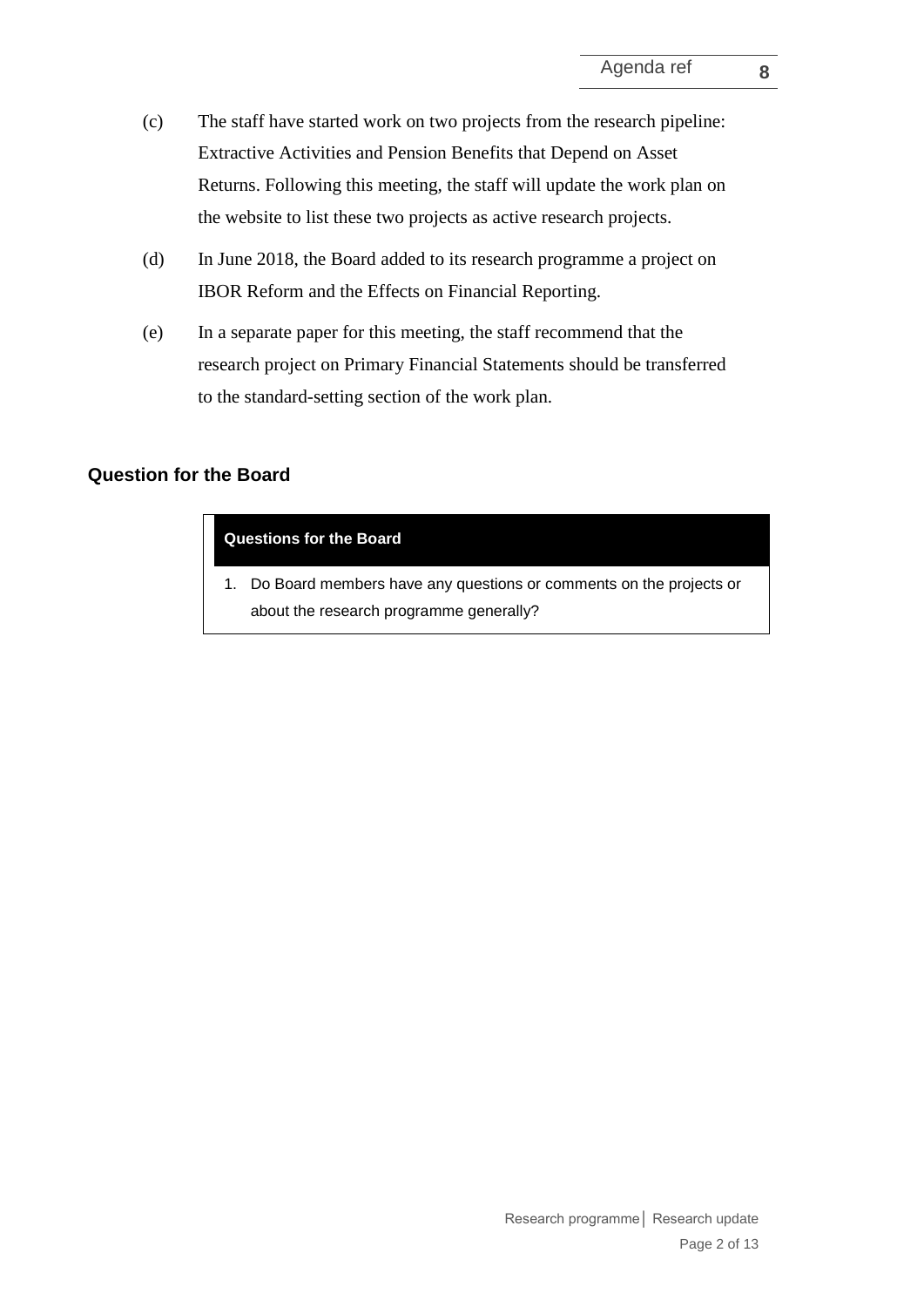# **Appendix A: Summary of the Research programme at 4 September 2018**

# *Active research projects*

A1. Eight research projects are on the Board's active work plan. In addition, the staff are producing project summaries for three completed research projects and for the completed Post-Implementation Review of IFRS 13 *Fair Value Measurement.*

| <b>Active projects</b>                                                    |                                                                                                                                           |  |
|---------------------------------------------------------------------------|-------------------------------------------------------------------------------------------------------------------------------------------|--|
| Project                                                                   | <i>Status</i>                                                                                                                             |  |
| Financial Instruments with<br><b>Characteristics of Equity</b>            | Discussion Paper published June 2018,<br>comment deadline 7 January 2019                                                                  |  |
| <b>Business Combinations Under</b><br><b>Common Control</b>               | Board discussions continue                                                                                                                |  |
| <b>Dynamic Risk Management</b>                                            | Board discussions continue                                                                                                                |  |
| Goodwill and Impairment                                                   | Board discussions continue                                                                                                                |  |
| <b>Primary Financial Statements</b>                                       | The staff recommend in a separate<br>paper at this meeting that this project<br>should be transferred to the standard-<br>setting agenda. |  |
| <b>Extractive Activities</b>                                              | Previously in research pipeline, became<br>active September 2018                                                                          |  |
| Pension Benefits that Depend on<br><b>Plan Assets</b>                     | Previously in research pipeline, became<br>active September 2018                                                                          |  |
| <b>IBOR Reform and the Effects on</b><br><b>Financial Reporting</b>       | Added to the active research<br>programme in July 2018                                                                                    |  |
| <b>Active projects—complete</b>                                           |                                                                                                                                           |  |
| <b>Discount Rates</b>                                                     | Complete, producing project summary                                                                                                       |  |
| Disclosure Initiative—Principles<br>of Disclosure                         | Complete, producing project summary                                                                                                       |  |
| <b>Share-based Payment</b>                                                | Complete, producing project summary                                                                                                       |  |
| Post-implementation review of<br><b>IFRS 13 Fair Value</b><br>Measurement | Complete, producing report and<br>feedback summary                                                                                        |  |

A2. The staff are finalising brief project summaries for the completed research projects. Those documents will summarise information already in publicly available Board papers. They will not include new material.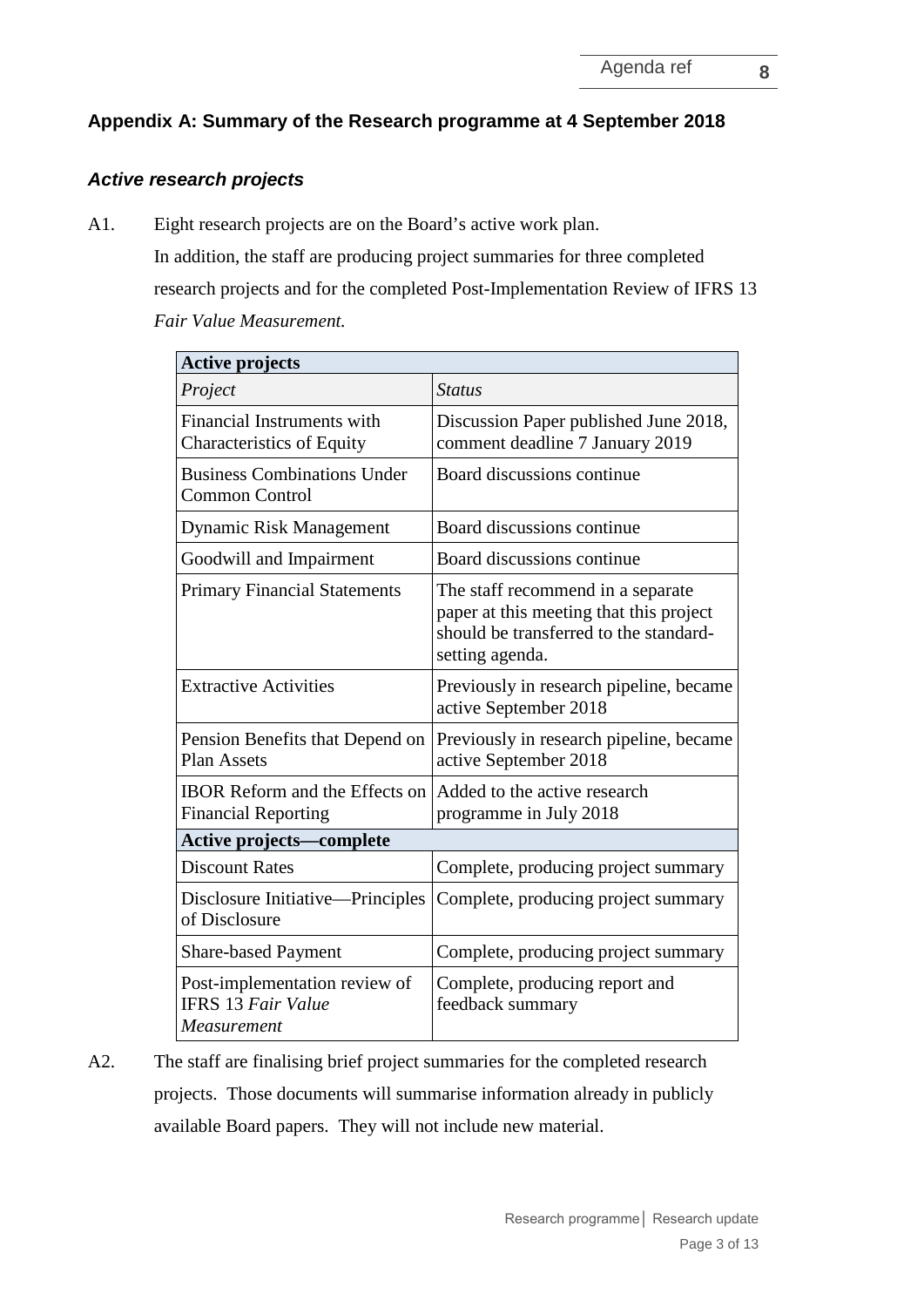# *Research pipeline*

- A3. In completing the recent Agenda Consultation, the Board set up a pipeline of research projects. These are not on the active work plan now, but before the next agenda consultation (due in 2021) we expect the Board to do a significant amount of the research in each of them, though not necessarily to complete each one.
- A4. As a reminder, the expected output of a research project is not an Exposure Draft. The expected output is evidence to help the Board decide whether or not to add to its work plan a standard-setting project or maintenance project.
- A5. The Board created its research pipeline in late 2016, following the Agenda Consultation. At the time, the Board included eight projects in the research pipeline. In February 2018, the Board identified five projects in the research pipeline that it would aim to start in the next few months. The staff have now started work on two of those projects: Extractive Activities and Pension Benefits that Depend on Asset Returns. After this Board meeting, the staff will update the website to indicate that those two projects are now active.
- A6. No work has yet started on the other projects in the research pipeline. The Board expects to start the remaining three pipeline projects in 2019 or early 2020. The projects are listed below, and appendix B provides more information about them.

| Projects that have now become active                                                         |
|----------------------------------------------------------------------------------------------|
| <b>Extractive Activities</b>                                                                 |
| Pension Benefits that Depend on Asset Returns                                                |
| Pipeline projects—aiming to start in 2018                                                    |
| <b>Provisions</b>                                                                            |
| <b>SMEs that are Subsidiaries</b>                                                            |
| Variable and Contingent Consideration                                                        |
| Pipeline projects—aiming to start 2019 or early 2020                                         |
| <b>Equity Method</b>                                                                         |
| High Inflation: Scope of IAS 29 Financial Reporting in<br><b>Hyperinflationary Economies</b> |
| <b>Pollutant Pricing Mechanisms</b>                                                          |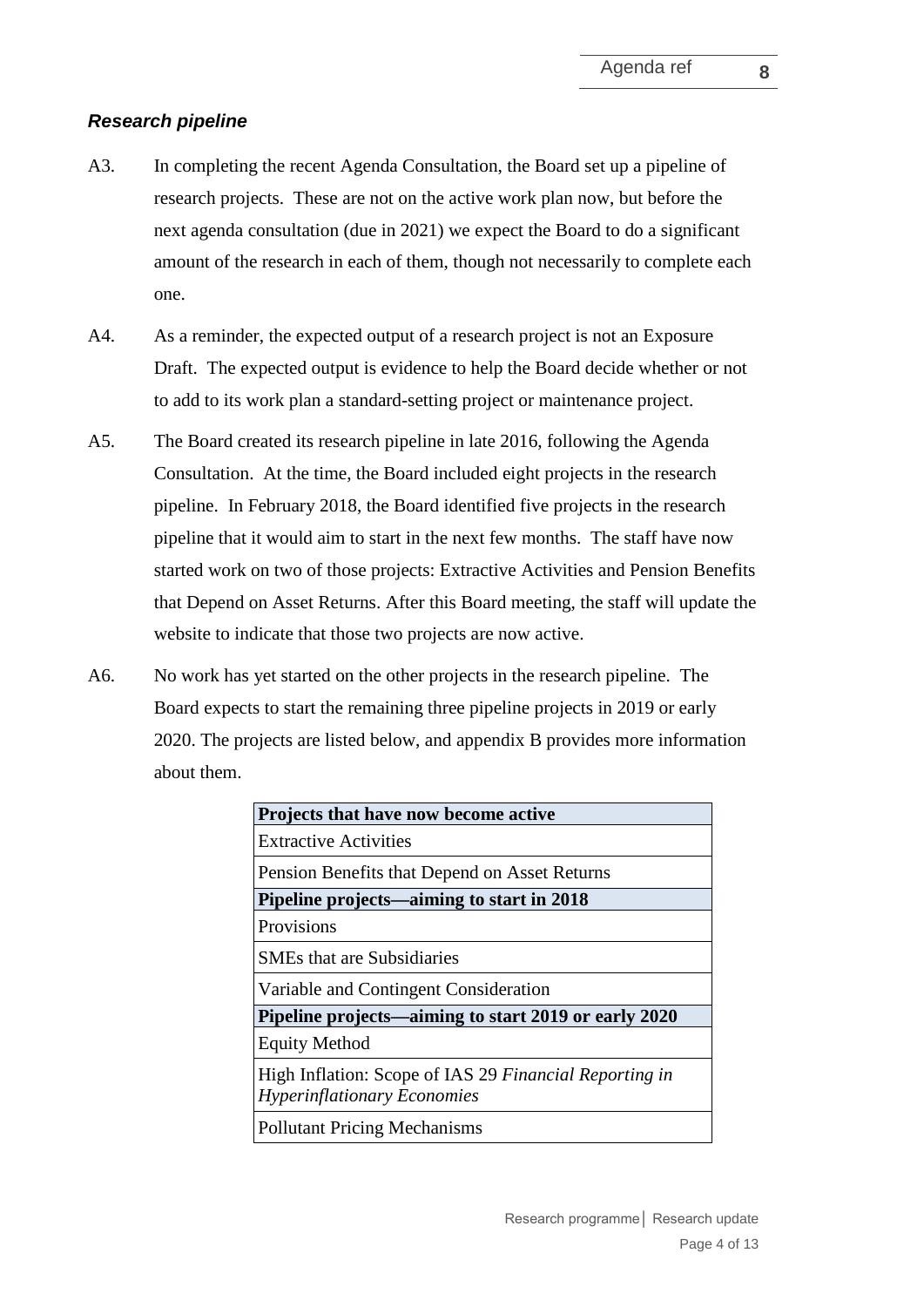# *Post-implementation reviews*

- A7. In March 2018, the Board completed its discussion of the Post-implementation Review (PIR) of IFRS 13 *Fair Value Measurement*. The Board decided to:
	- (a) feed the PIR findings regarding the usefulness of disclosures into the work on Better Communications in Financial Reporting;
	- (b) continue liaising with the valuation profession, monitor new developments in practice and promote knowledge development and sharing; and
	- (c) conduct no other follow-up activities as a result of findings from the PIR.
- A8. The staff are developing a Feedback Statement for the PIR of IFRS 13.
- A9. We are required to carry out a PIR of IFRS 10 *Consolidated Financial Statements*, IFRS 11 *Joint Arrangements* and IFRS 12 *Disclosure of Interests in Other Entities*.
- A10. The Board decided after the most recent Agenda Consultation to carry out a PIR of IFRS 5 *Non-current Assets Held for Sale and Discontinued Operations*. The Board is not required to carry out a PIR of IFRS 5, but decided that a PIR would be the most effective and efficient way to review issues identified by the IFRS Interpretations Committee.
- A11. The Board decided in February 2018 that it would aim to start the PIRs of IFRS 10-12 and IFRS 5 in 2019 or early 2020.

# *Starting pipeline projects and Post-implementation Reviews*

- A12. We said in the Feedback Statement *IASB Work Plan 2017-2021* that when the Board considers whether and when to add a research project from the pipeline to its research programme of active research projects, it will need to consider various factors, including:
	- (a) the urgency of the problem;
	- (b) the extent and complexity of the research needed;
	- (c) the likely time commitment for stakeholders;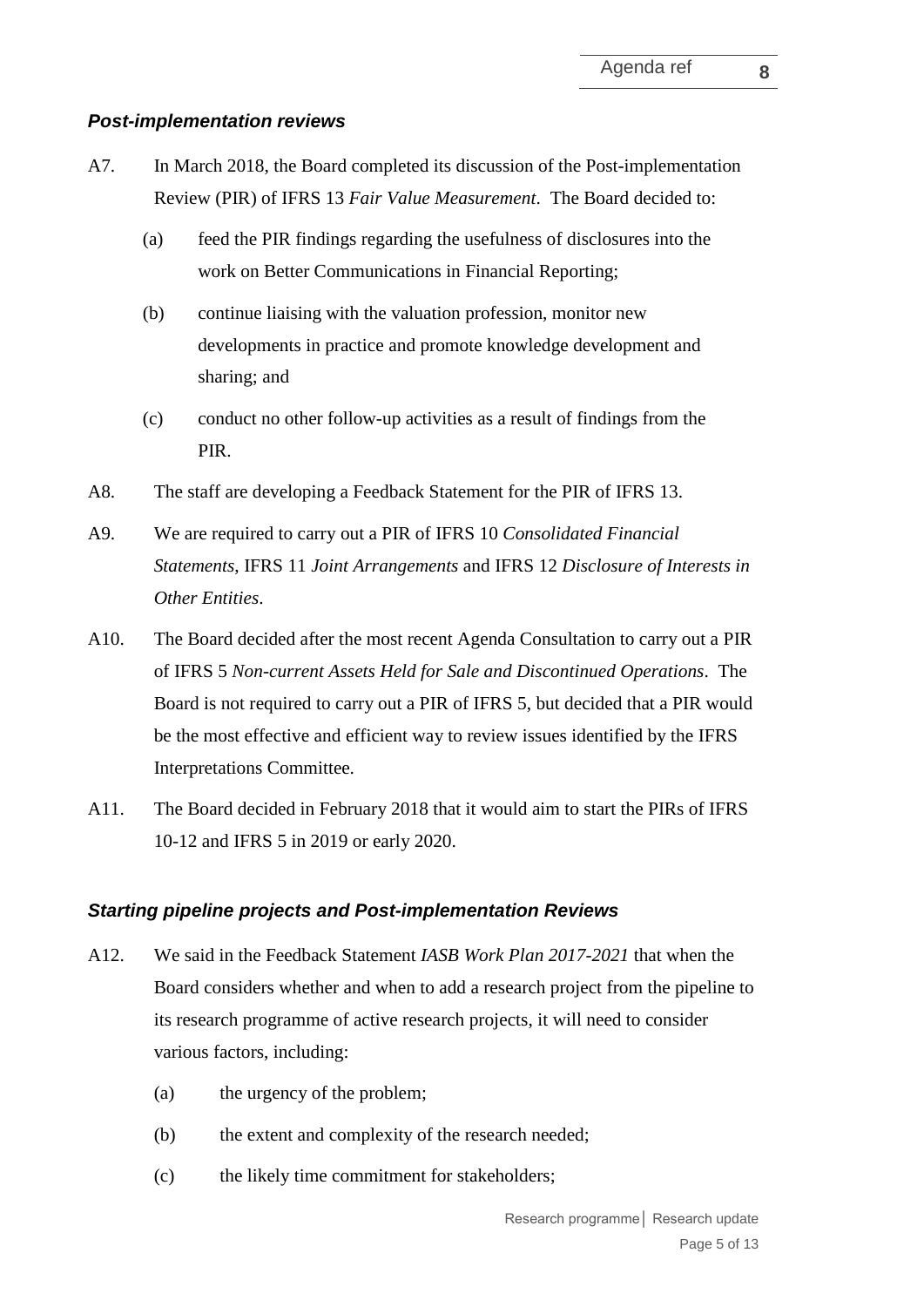- (d) the overall balance of the active work plan;
- (e) interactions with other current or future projects;
- (f) the availability of appropriate staff and sufficient Board time to carry out the research project over an appropriate timescale, without diverting resources from other projects; and
- (g) the most efficient time to carry out the work.
- A13. Because it is not feasible to forecast those factors in detail, the Board has not set an order of priority for individual projects within its research pipeline.
- A14. In the Research Update for February 2018, we assessed each of those pipeline projects and Post-Implementation Reviews against the factors listed above. We have not repeated that assessment in this paper.
- A15. In appendix B, we give information on each of the pipeline projects, as well as on the two Post-implementation Reviews we expect the Board to have made substantial progress on by the end of 2021.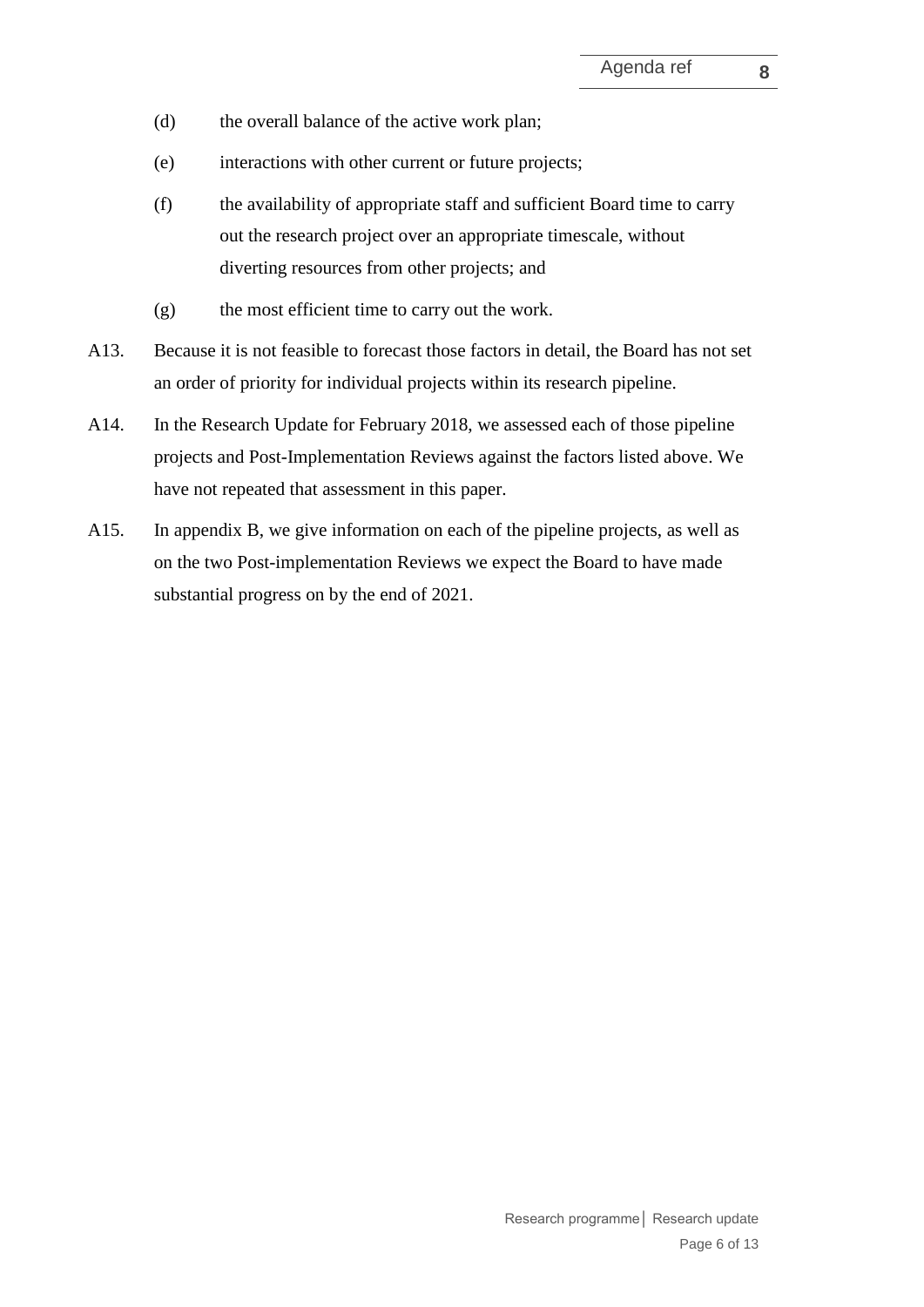# **Appendix B: Summary of pipeline projects and of future Postimplementation Reviews**

| <b>Project</b> | <b>Extractive activities (now active)</b>                                                                                                                                                                                                                                                                                                                                                                                                |
|----------------|------------------------------------------------------------------------------------------------------------------------------------------------------------------------------------------------------------------------------------------------------------------------------------------------------------------------------------------------------------------------------------------------------------------------------------------|
| Objective      | To assess whether the Board should develop a proposal to introduce<br>accounting requirements for exploration, evaluation, development and<br>production of minerals, and oil and gas.                                                                                                                                                                                                                                                   |
| Comments       | The Board published a Discussion Paper <i>Extractive Activities</i> in 2010.<br>Neither the Board nor the staff had worked on this topic since reviewing<br>the responses. The staff are now reviewing responses to the 2010<br>Discussion Paper <i>Extractive Activities</i> , and have asked those national<br>standard setters whose staff contributed to the Discussion Paper to make<br>the Board aware of developments since then. |

| <b>Project</b> | <b>Pension Benefits that Depend on Asset Returns (now active)</b>                                                                                                                                                                                                                                                                                                                                 |
|----------------|---------------------------------------------------------------------------------------------------------------------------------------------------------------------------------------------------------------------------------------------------------------------------------------------------------------------------------------------------------------------------------------------------|
| Objective      | To assess whether it would be feasible to place a cap on asset returns<br>used in estimates of asset-dependent benefits, without considering other<br>aspects of IAS 19. To avoid an existing anomaly, those returns would<br>not be more than the discount rate.<br>If the research establishes that this approach would not be feasible, the<br>staff expects to recommend no work on pensions. |
| Comments       | The research will involve outreach to establish whether the approach:<br>is technically feasible; and<br>would lead to an improvement significant enough to be worthwhile.                                                                                                                                                                                                                        |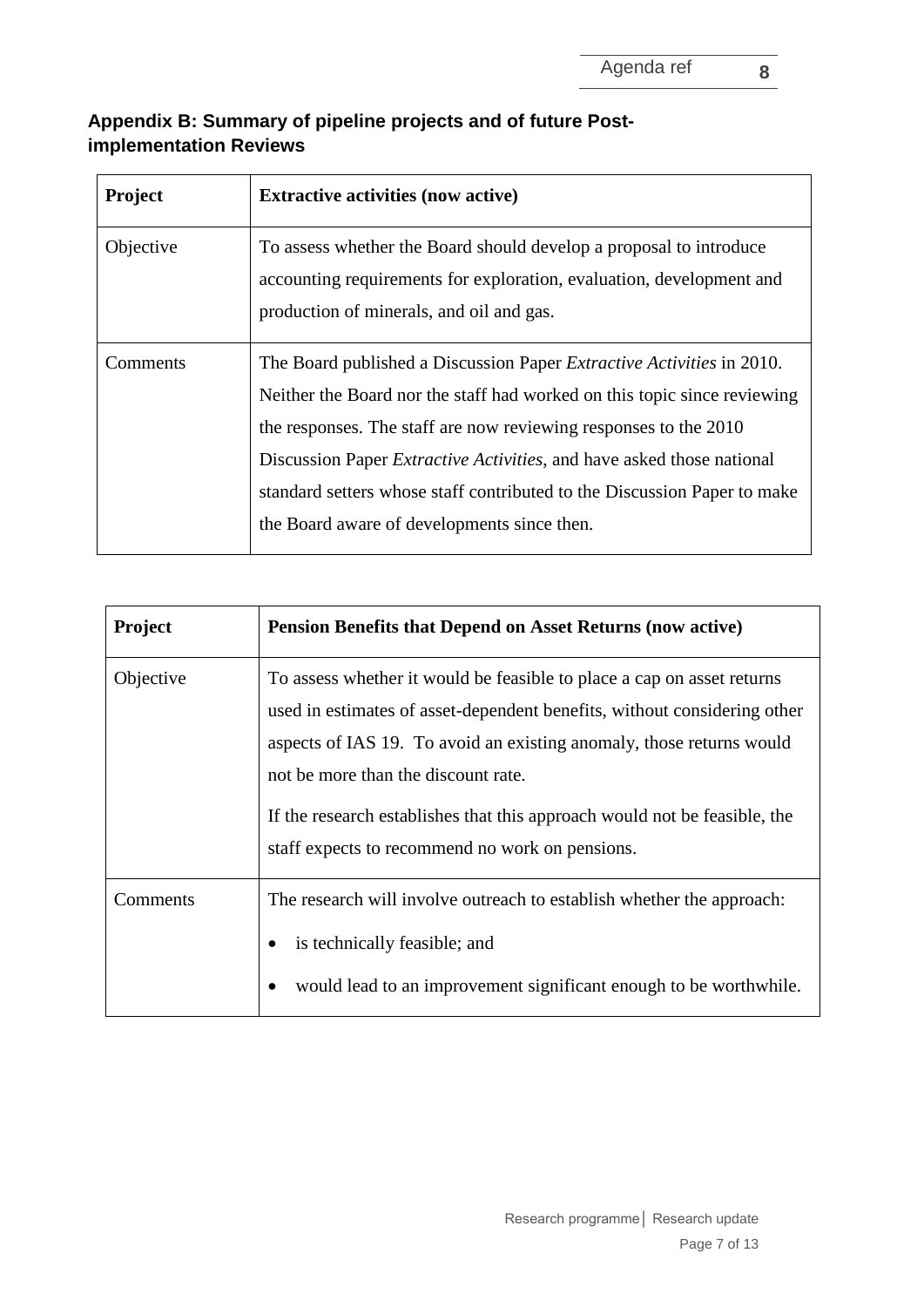| <b>Project</b> | <b>Provisions</b>                                                                                                                                                                                                                                                                                       |
|----------------|---------------------------------------------------------------------------------------------------------------------------------------------------------------------------------------------------------------------------------------------------------------------------------------------------------|
| Objective      | To assess whether the Board should develop a proposal to amend any<br>aspects of IAS 37 Provisions, Contingent Liabilities and Contingent<br>Assets in the light of changes to the <i>Conceptual Framework</i> .                                                                                        |
| Comments       | Most of the research has been done in previous work. The Board<br>discussed this in July 2015 (with a limited update in the Agenda<br>Consultation in April 2016). The remaining step is to update and<br>finalise the assessment of the implications of the new <i>Conceptual</i><br><i>Framework.</i> |

| Project   | <b>SMEs that are Subsidiaries</b>                                                                                                                                                                                                                                                                                                                                                                                                                                                                                                                                                                                                                                                           |
|-----------|---------------------------------------------------------------------------------------------------------------------------------------------------------------------------------------------------------------------------------------------------------------------------------------------------------------------------------------------------------------------------------------------------------------------------------------------------------------------------------------------------------------------------------------------------------------------------------------------------------------------------------------------------------------------------------------------|
| Objective | To assess whether it would be feasible to permit SMEs that are<br>subsidiaries to use the recognition and measurement requirements in<br>IFRS Standards with the disclosure requirements in the IFRS for<br>SMEs® Standard.<br>If the research establishes that this approach would not be feasible, the<br>staff expects to recommend no work in this area.                                                                                                                                                                                                                                                                                                                                |
| Comments  | Some national standard setters have carried out projects to rethink<br>disclosure requirements for SMEs, but rethought the disclosures from<br>scratch, which the Board does not intend to do.<br>The research would involve:<br>Investigating how much tailoring the existing disclosure<br>requirements of the IFRS for SMEs Standard would need to make<br>them dovetail with the recognition and measurements of IFRS<br>Standards, without establishing a new third regime (alongside IFRS<br>Standards and the IFRS for SMEs Standard).<br>Outreach to establish whether preparers would have sufficient<br>$\bullet$<br>appetite for the package to make it worthwhile to pursue it. |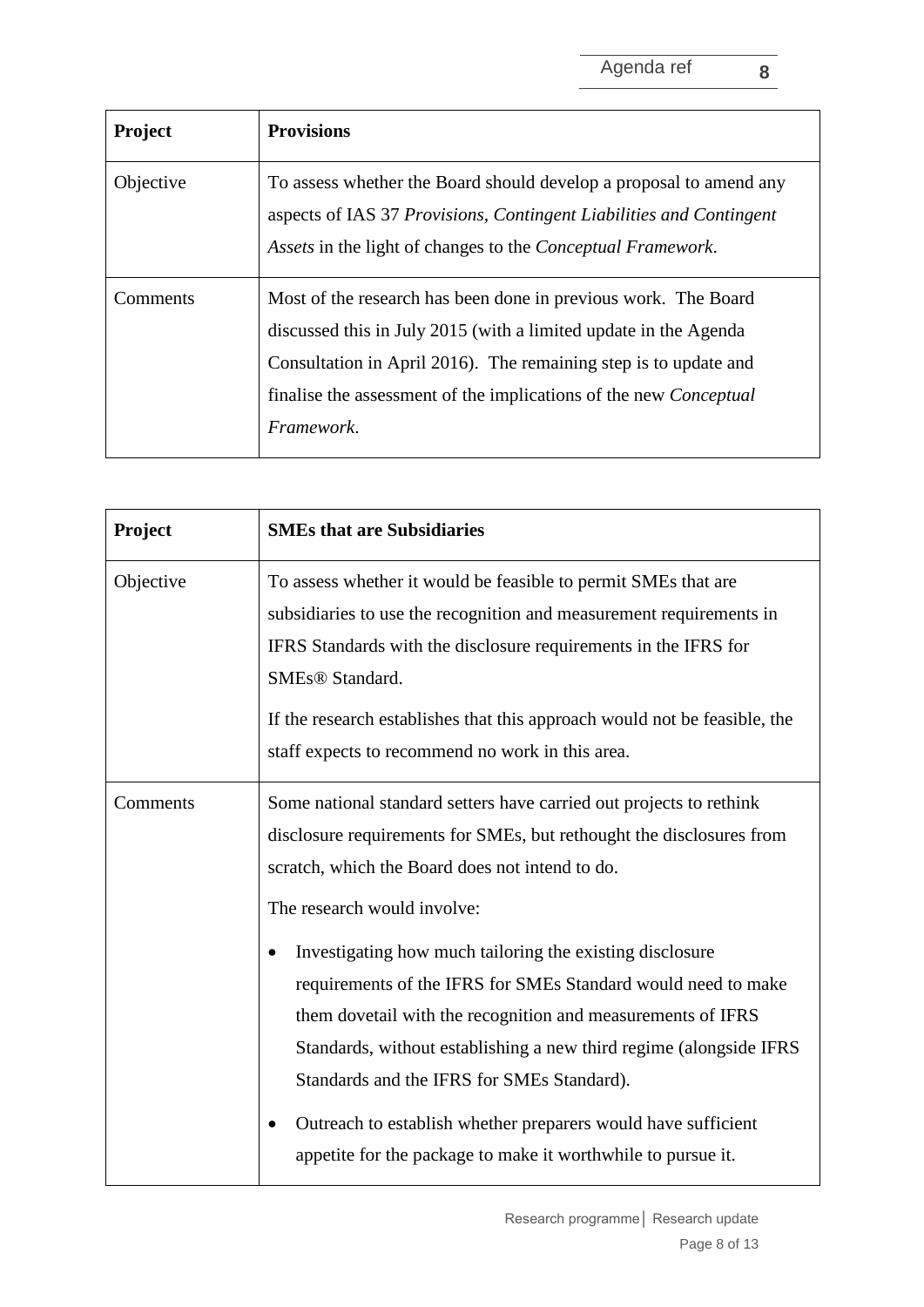| Assessing whether any tailoring of the disclosure requirements is     |
|-----------------------------------------------------------------------|
| significant enough to require user feedback before the Board decides  |
| whether to add a standard-setting project to its work plan.           |
| There may be some future interaction with the next review of the IFRS |
| for SMEs Standard (due in 2019).                                      |
|                                                                       |

| Project   | <b>Variable and Contingent Consideration</b>                                                                                                                                                                                                                                                                                                                                                                                                                                                                                                                                                                                                                                  |
|-----------|-------------------------------------------------------------------------------------------------------------------------------------------------------------------------------------------------------------------------------------------------------------------------------------------------------------------------------------------------------------------------------------------------------------------------------------------------------------------------------------------------------------------------------------------------------------------------------------------------------------------------------------------------------------------------------|
| Objective | To assess whether the Board should develop a proposal on how to<br>account for variable and contingent payments for asset purchases outside a<br>business combination.<br>Once the Board has considered this topic, there may be a need for some<br>follow up research on risk-sharing and collaborative arrangements.                                                                                                                                                                                                                                                                                                                                                        |
| Comments  | This project came out of referrals from the IFRS Interpretations<br>Committee.<br>The first step would be to do some initial scoping work to assess how<br>broad this project is. Issues to be considered are likely to include:<br>When should a liability be recognised for a future variable or<br>contingent payment, at what amount, and should part or the whole of<br>that amount be reflected in the measurement of the asset acquired?<br>Should subsequent remeasurements of the liability lead to revisions<br>٠<br>to the measurement of the asset purchased (and if so in what<br>circumstances), or are the remeasurements part of the entity's<br>performance? |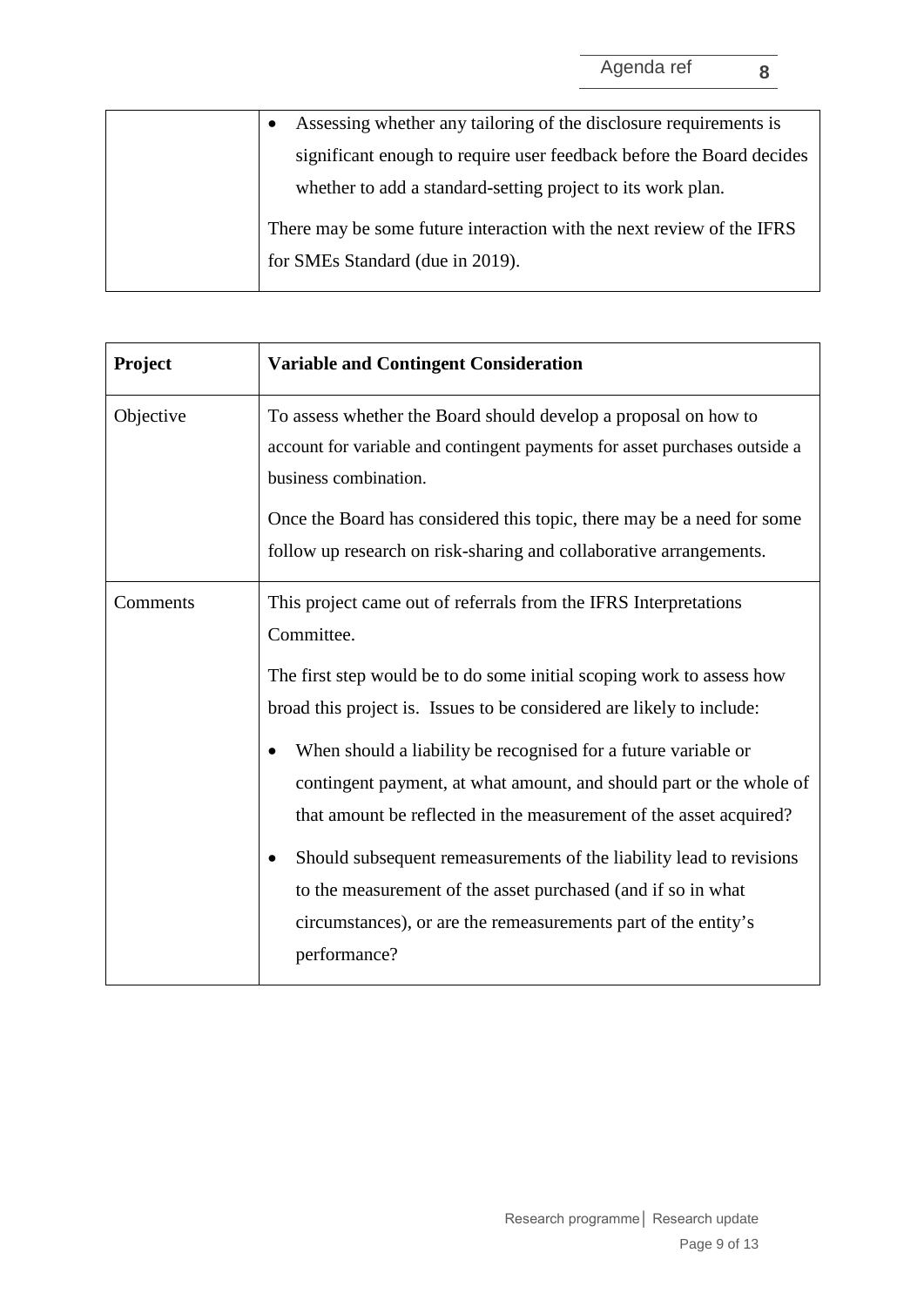| Project   | <b>Equity Method</b>                                                                                                                                                                                                                                                                                                                                                                     |
|-----------|------------------------------------------------------------------------------------------------------------------------------------------------------------------------------------------------------------------------------------------------------------------------------------------------------------------------------------------------------------------------------------------|
| Objective | To assess whether practice problems that arise using the equity method<br>(for investments in associates and joint ventures) could be addressed by<br>amending the equity method or whether a more fundamental review is<br>needed.                                                                                                                                                      |
| Comments  | The Board last discussed previous work on this topic in May 2016,<br>during the Agenda Consultation.<br>In December 2015, the Board deferred indefinitely the mandatory<br>effective date of Sale or Contribution of Assets between an Investor and                                                                                                                                      |
|           | <i>its Associate or Joint Venture</i> , an amendment made in September 2014<br>to IAS 28 (and to IFRS 10). The purpose of the deferral was to enable<br>the Board to consider further issues in its research on the equity method.<br>The Board decided in May 2016 that the next step is to seek feedback on<br>investors' information needs regarding investments for which the equity |
|           | method is used, in the Post-implementation Review of IFRS 11 Joint                                                                                                                                                                                                                                                                                                                       |

Work on subtotals in Primary Financial Statements may identify

subpopulations of those investments for which the equity method is

*Arrangements*.

used.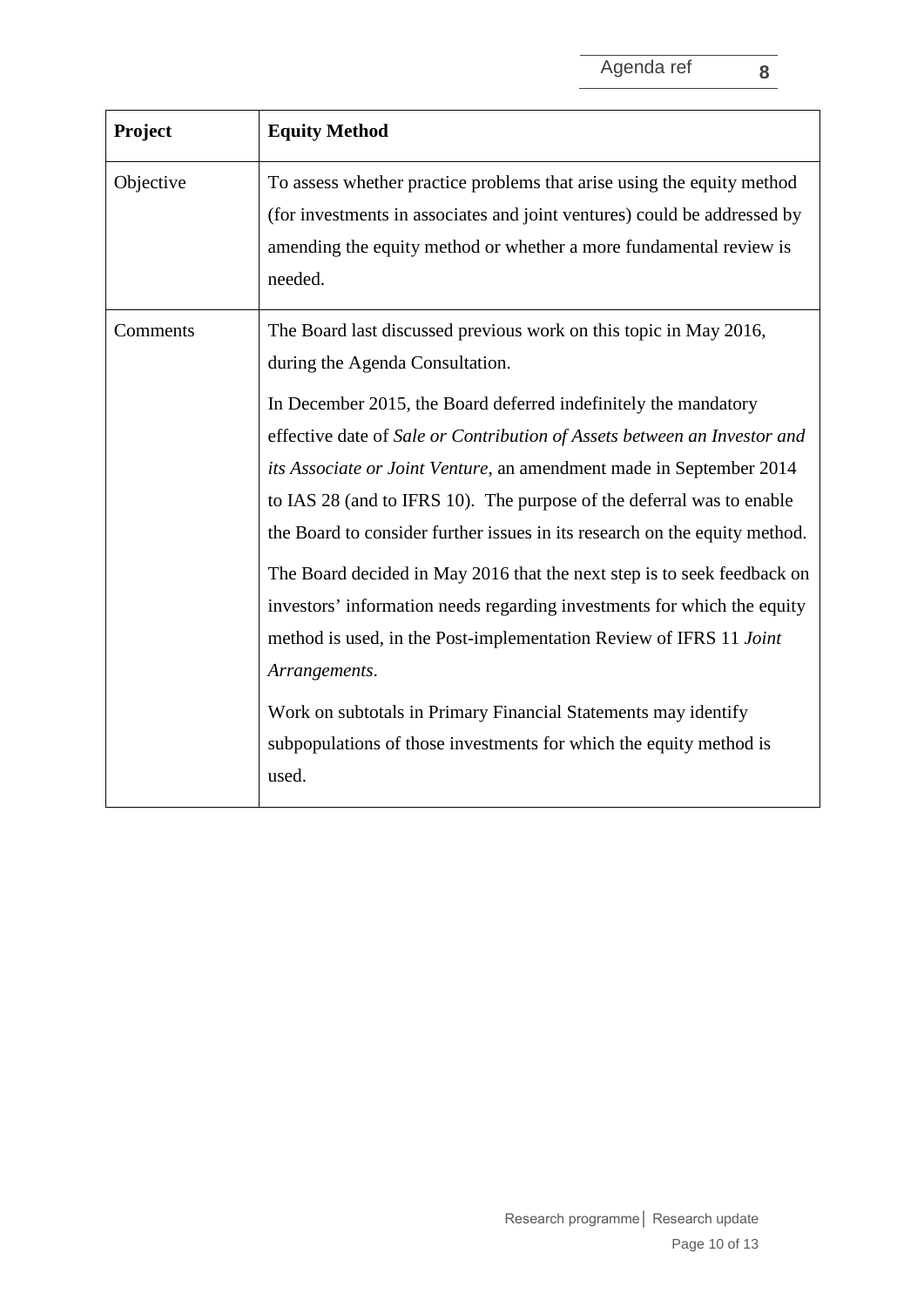| <b>Project</b> | <b>High Inflation: Scope of IAS 29</b>                                                                                                                                                                                                                                                                                                                                                                                                                                                 |
|----------------|----------------------------------------------------------------------------------------------------------------------------------------------------------------------------------------------------------------------------------------------------------------------------------------------------------------------------------------------------------------------------------------------------------------------------------------------------------------------------------------|
| Objective      | To assess whether it would be feasible to extend the scope of IAS 29<br>Financial Reporting in Hyperinflationary Economics to cover<br>economies subject to only high inflation, without amending other<br>requirements of IAS 29.<br>If the research establishes that this scope extension would not be<br>feasible, the staff expects to recommend no work on IAS 29.                                                                                                                |
| Comments       | The main research would be to assess:<br>whether users who have no experience of using financial statements<br>prepared under IAS 29 would welcome a requirement to apply<br>IAS 29 when the reporting currency is subject to high inflation;<br>whether extending the scope of IAS 29 would often lead to some<br>countries dipping in and out of the scope of the Standard; and<br>whether extending the scope of IAS 29 would place extra strain on<br>the approach used by IAS 29. |

| <b>Project</b> | <b>Pollutant pricing mechanisms</b>                                                                                                                                                       |
|----------------|-------------------------------------------------------------------------------------------------------------------------------------------------------------------------------------------|
| Objective      | To assess whether the Board should develop a proposal to address any<br>diversity that may exist in accounting for pollutant pricing mechanisms<br>(including emissions trading schemes). |
| Comments       | The Board last discussed previous work on this topic in October 2015<br>(with a limited update in the Agenda Consultation in April 2016.                                                  |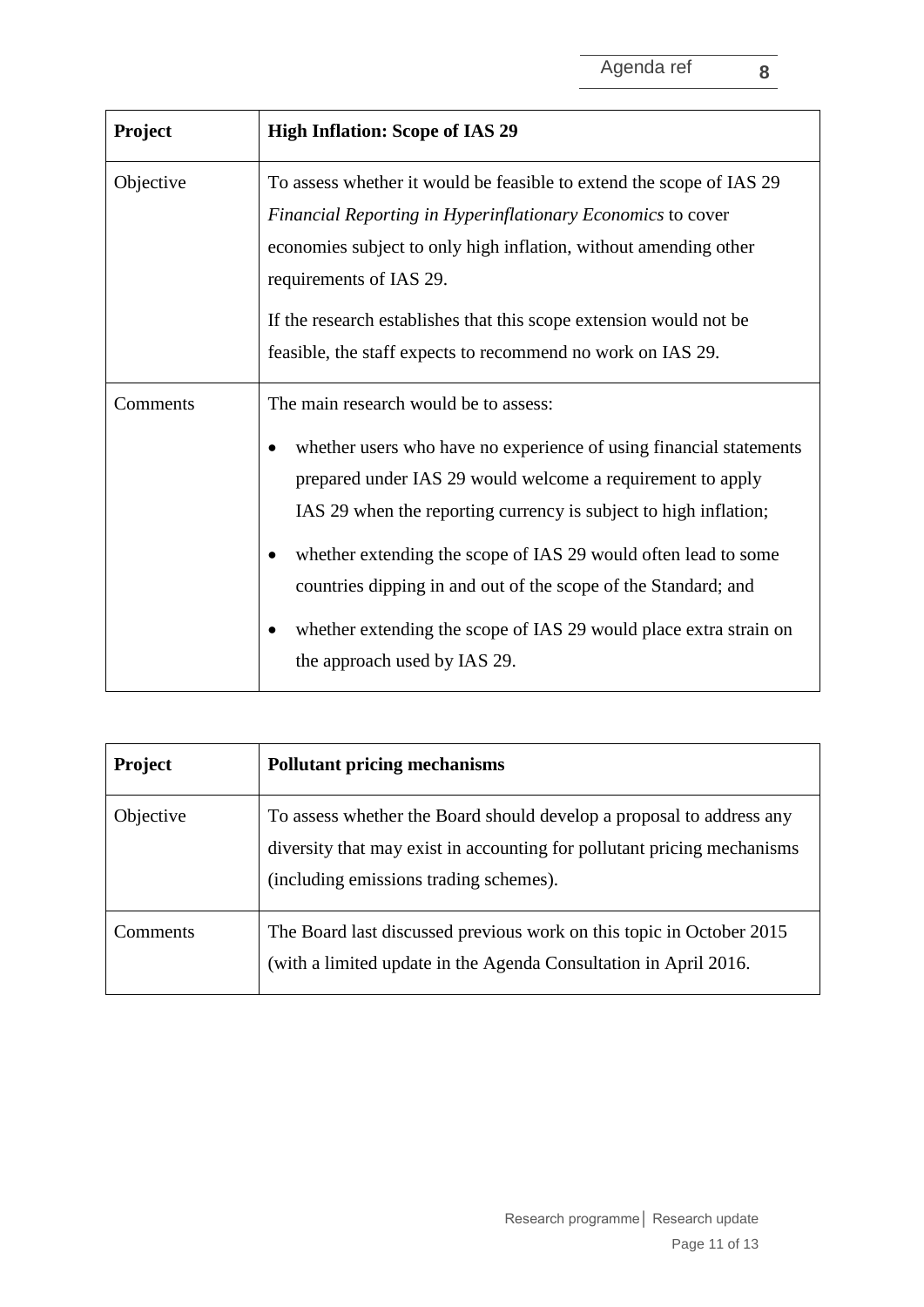| Project   | <b>Post-implementation Review of IFRS 10 Consolidated Financial</b><br>Statements, IFRS 11 Joint Arrangements and IFRS 12 Disclosure of<br><b>Interests in Other Entities</b>                                                                                                                                     |
|-----------|-------------------------------------------------------------------------------------------------------------------------------------------------------------------------------------------------------------------------------------------------------------------------------------------------------------------|
| Objective | To evaluate whether these Standards are working as the Board intended.                                                                                                                                                                                                                                            |
| Comments  | The Due Process Handbook states a 'PIR normally begins after the new<br>requirements have been applied internationally for two years, which is<br>generally about 30 to 36 months after the effective date.'                                                                                                      |
|           | IFRS 10, IFRS 11 and IFRS 12 became mandatory for annual periods<br>that began on or after 1 January 2013. Amendments relating to<br>investment entities became mandatory one year later.                                                                                                                         |
|           | Thus, for entities that have a calendar year end and are not investment<br>entities, financial statements for 5 years should be available once they<br>have prepared their 2017 financial statements.                                                                                                             |
|           | On the other hand, for entities that do not have a calendar year end and<br>are investment entities, financial statements for only 3 years will be<br>available until they issue their 2018 financial statements.                                                                                                 |
|           | It seems that sufficient experience should now exist to provide sufficient<br>input for a PIR of these Standards during 2019, except perhaps for<br>investment entities.                                                                                                                                          |
|           | Some stakeholders have cautioned the Board that the value of the PIR is<br>limited if it is conducted too early for the Board to gather enough<br>evidence of how a Standard is being applied in practice. If it is too soon<br>to obtain sufficient high-quality input yet for investment entities, we<br>could: |
|           | start the rest of the PIR in the meantime, and look at investment<br>entities later;<br>wait until enough input is available for investment entities as well; or                                                                                                                                                  |
|           |                                                                                                                                                                                                                                                                                                                   |